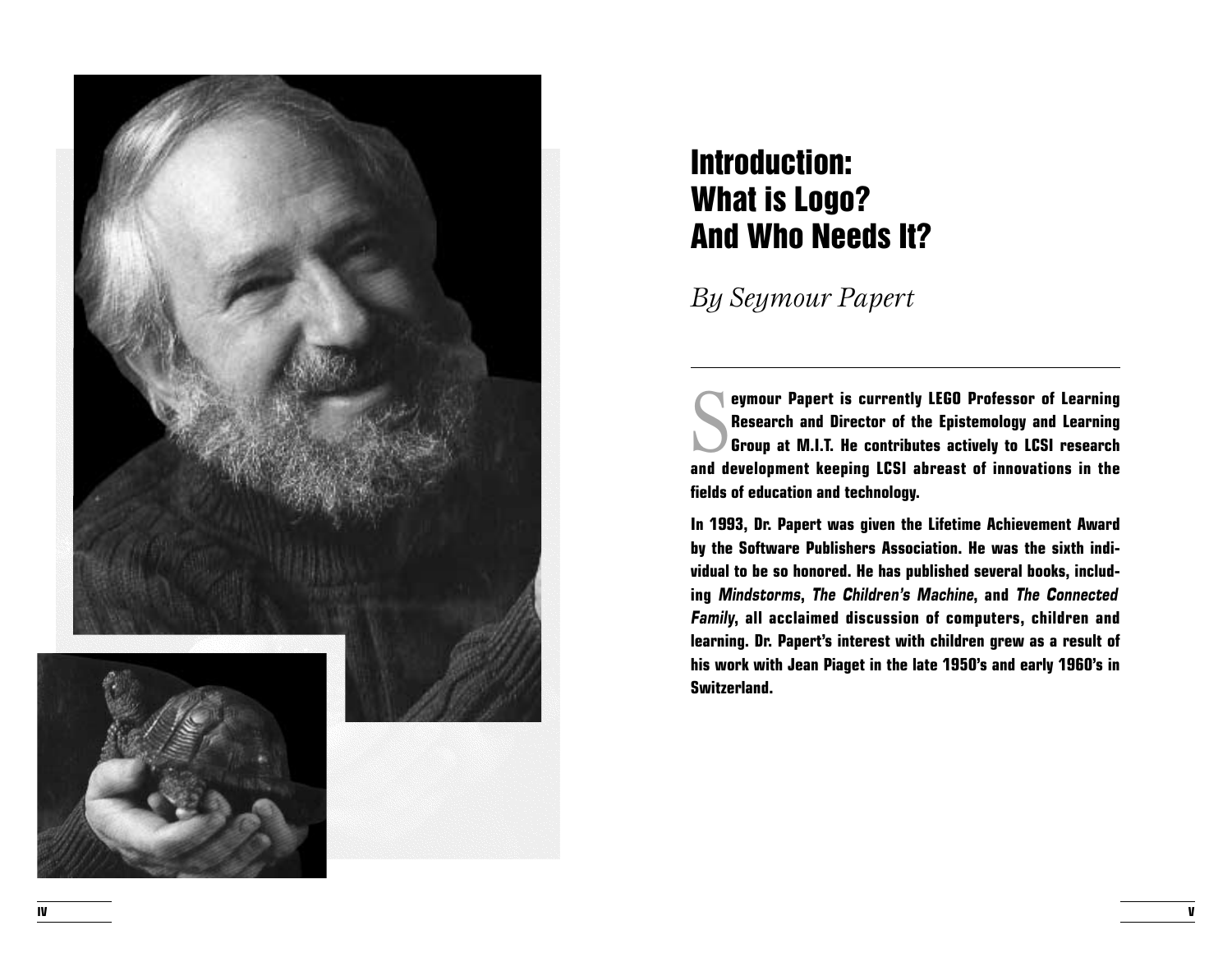## Introduction

The great religious teachers of the world have understood that if you want to communicate a powerful idea you may do better by telling stories than by spinning abstract definitions. In the spirit of their ways I am sure that this book of stories, each of which describes a large scale Logo implementation in a different country, will make a significant contribution towards communicating the powerful idea that is captured for me, as for the authors of its chapters, by the word "Logo."

Why then does it need an introduction? Don't the stories suffice in themselves? Sure: the stories would suffice. But the idea that the stories will be enhanced by commentaries is in line with the practices of the religious teachers I take as my model and does not at all contradict the principle that concrete stories are better vehicles for communicating ideas than abstract theorizing. The point is the same as the first of two extensions to the principle of learning by doing: *we learn better by doing … but we learn better still if we combine our doing with talking and thinking about what we have done*. The chapters of this book are written by people who not only have done something important but who have thought and talked a lot about their actions. What I plan to do in this introduction is just a little more of the talking part.

A good starting point is to ponder what the several projects described in the chapters have in common. What makes them all *Logo projects* ?

An easy answer might seem to be that they all use a programming language called "Logo." They do, but this is not enough to qualify, for when you read the chapters you will see that what is important to the writers is not the programming language as such but a certain spirit of doing things: I (and again I guess all the authors) would see many projects that use Logo as thoroughly counter to the "Logo spirit." And, in the other direction, I can imagine, though I have seldom seen, computer-based projects comparable in spirit and scope to those described in this

book which use a different programming language. So the question posed becomes, "what is this Logo spirit?" And "why is this spirit so rarely found in computer work without Logo?"

I have myself sometimes slipped into using an answer given by many Logoists in the form of a definition: "Logo is a programming language plus a philosophy of education" and this latter is most often categorized as "constructivism" or "discovery learning." But while the Logo spirit is certainly consistent with constructivism as understood, for example, by the author of the Brazilian chapter, there is more to it than any traditional meaning of constructivism and indeed more to it than "education." In fact a feature of this book itself exemplifies an aspect of the something more. As you read it I want you to consider the idea that the right answer to "what is Logo" cannot be "An X plus a Y." It is something more holistic and the only kind of entity that has the right kind of integrity is a culture and the only way to get to know a culture is by delving into its multiple corners.

The feature of this book that begins to make my point appears in the fact that although the book is published by a company that has a commercial interest in Logo, it nevertheless reports as many examples of difficulties in the implementation of Logo as examples of uncomplicated successes. This acceptance of "negatives" is very characteristic of the Logo spirit: what others might describe as "going wrong" Logoists treat as an opportunity to gain better understanding of what one is trying to do. Logoists reject School's preoccupation with getting right or wrong answers as nothing short of educational malpractice. Of course rejecting "right" vs. "wrong" does not mean that "anything goes." Discipline means commitment to the principle that once you start a project you sweat and slave to get it to work and only give up as a very last resort. Life is not about "knowing the right answer" – or at least it should not be – it is about getting things to work! In this sense you will see on reading the chapters that the writers

**VI**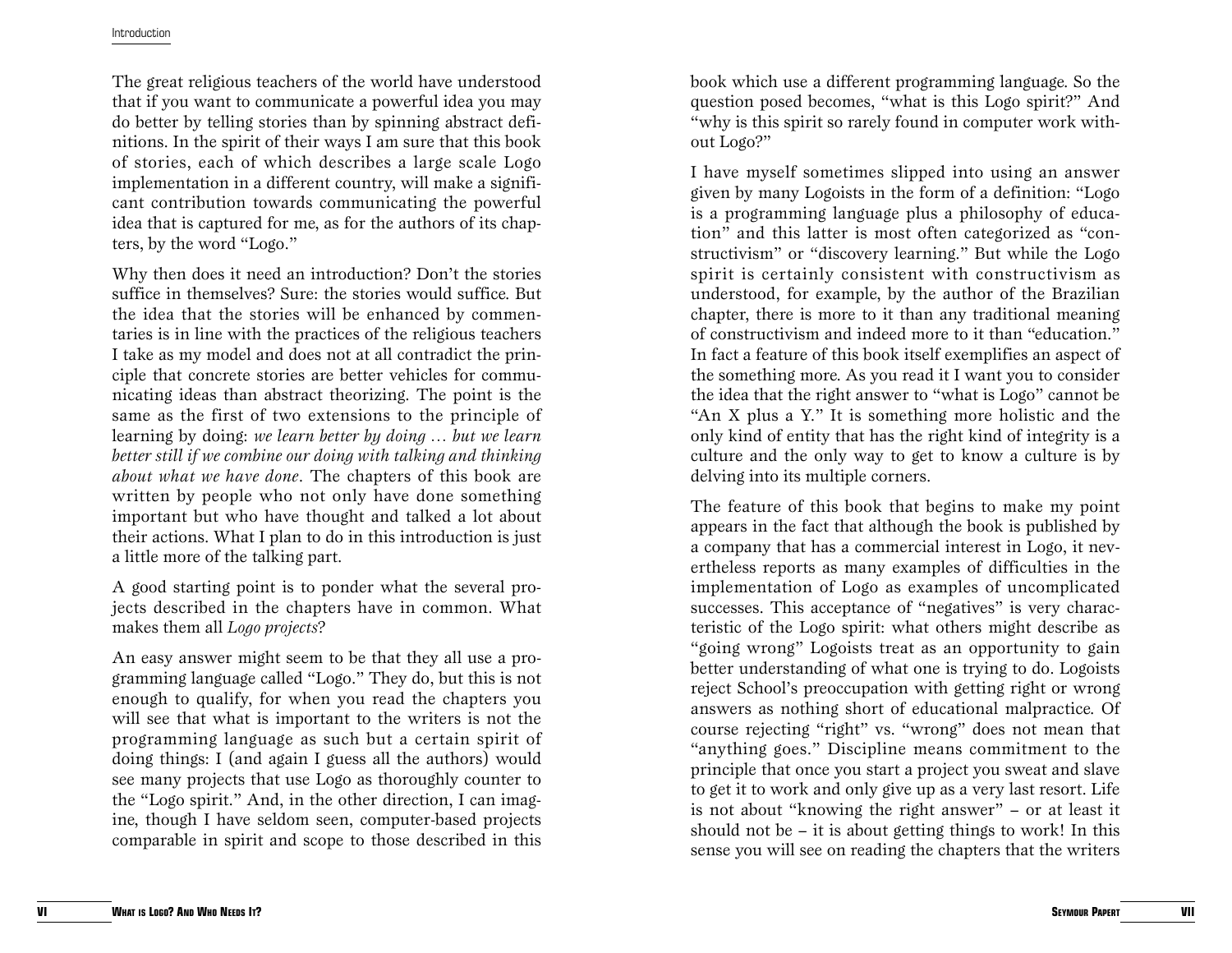"practice what they preach" or rather "use practice in place of preaching" and in so doing make the moral of the story stand out more strikingly than any abstract words could possibly do.

The frame of mind behind the Logo culture's attitude to "getting it to happen" is much more than an "educational" or "pedagogic" principle. It is better described as reflecting a "philosophy of life" than a "philosophy of education." But insofar as it can be seen as an aspect of education, it is about something far more specific than constructivism in the usual sense of the word. The principle of getting things done, of making things — and of making them work – is important enough, and different enough from any prevalent ideas about education, that it really needs another name. To cover it and a number of related principles (some of which will be mentioned below) I have adapted the word constructionism to refer to everything that has to do with making things and especially to do with learning by *making*, an idea that includes but goes far beyond the idea of learning by *doing* .

I shall return to the idea of constructionism but want to emphasize here what might for educational decision-makers be the most important difference between the "n word" constructionism and the "v word" constructivism. The v-word refers to a theory about how math and science and everything else is learned and a proposal about how they should be taught. The n-word also refers to a general principle of learning and teaching, but it also includes a specific content area that was neglected in traditional schools but which is becoming a crucial knowledge area in the modern world. Choosing constructivism as a basis for teaching traditional subjects is a matter for professional educators to decide. I personally think that the evidence is very strongly in favor of it, but many teachers think otherwise and I respect their views. But the constructionist content area is a different matter. *This is not a decision about pedagogic theory but a decision about what citizens of the future need to know*. In the past most

people left the world only slightly different from how it was when they found it. The rapid and accelerating change that marks our times means that every individual will see bigger changes every few years than previous generations saw in a lifetime. So this is the choice we must make for ourselves, for our children, for our countries and for our planet: acquire the skills needed to participate with understanding in the *construction* of what is new OR be resigned to a life of dependency.

Another way in which the stories in this book go beyond the description "programming language plus constructivism" is captured in the Costa Rican story by a student whose surprise at seeing a teacher learn evokes the exclamation: "Wow, I never knew that teachers have to study." A crucial aspect of the Logo spirit is fostering situations which the teacher has never seen before and so has to join the students as an authentic co-learner. This is the common constructivist practice of setting up situations in which students are expected to make their own discoveries, but where what they "discover" is something that the teacher already knows and either pretends not to know or exercises self-restraint in not sharing with the students. Neither deception nor restraint is necessary when teacher and student are faced with a real problem that arises naturally in the course of a project. The problem challenges both. Both can give their all.

I like to emphasize this last point by the following analogy. The best way to become a good carpenter is by participating with a good carpenter in the act of carpentering. By analogy the way to become a good learner is by participating with a good learner in an act of learning. In other words, the student should encounter the teacher-aslearner and share the act of learning. But in school this seldom happens since the teacher already knows what is being taught and so cannot authentically be learning. What I see as an essential part of the Logo experience is this relationship of apprenticeship in learning. Logo, both in the sense of its computer system and of its culture of

**VIII**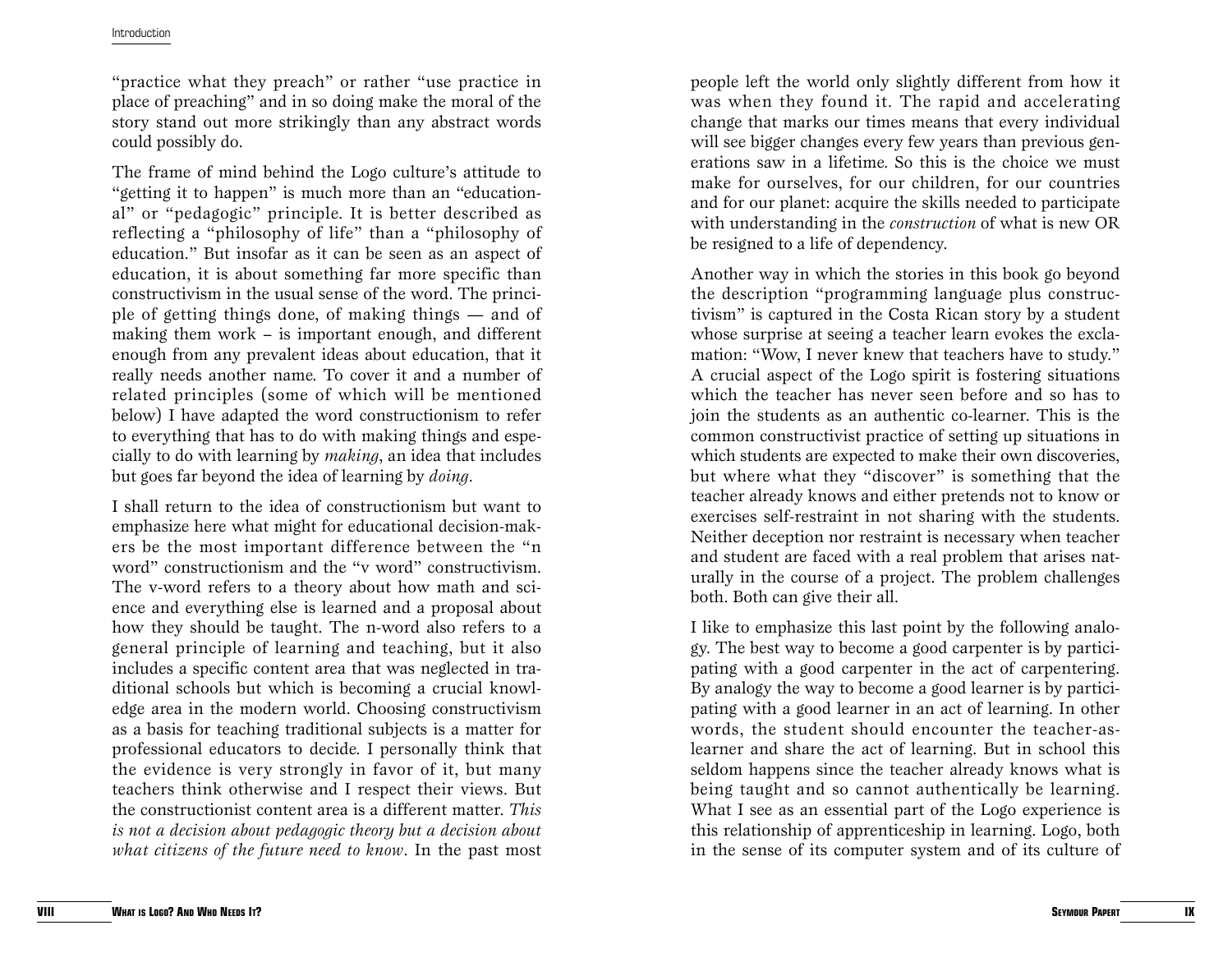## Introduction

activities, has been shaped by striving for richness in giving rise to new and unexpected situations that will challenge teachers as much as students.

Doubts about the feasibility of Logo are often expressed by policy-makers who say "but *our* teachers can't do that." I always ask: "Why not?" And policy-makers in several dozen countries have told me that it is because their teachers have limited education, are not used to such ideas, are conservative, lazy, dominated by unions… you name it. Several of the stories in this book, notably the St. Paul story, the Thai story, and again the Costa Rican story bear on these beliefs, exposing them to be somewhere between superstitions and cover stories for reluctance to change. The experiences reported in the stories confirm that the skeptical policy-maker is absolutely right but only if "can't do it" means "can't do it without getting a chance to learn how." And they suggest that "getting a chance to learn how" might require far more than is usually offered – a few hours of staff development time under the guidance of a "trainer" from some computer company. But it can be done. In fact one of the more impressive features of this collection is providing insight into how seriously the Logo culture approaches teachers as intellectual agents. The teacher development components of the projects not only give an exceptional level of time and support but also are outstanding in conception and organization. This costs, *but Clotilde Fonseca gives compelling reason to believe that there are very few countries in the world which could not do as well if they had the political will that Costa Rican leaders have brought to bear on education.*

I turn next to something that many readers might perceive as inadequately represented in the stories: the role of the Internet and the World Wide Web. Indeed for many the low-key presence of the "information highway" could give the stories a slight feel of coming from another

epoch. (How quickly we are overtaken by the latest fashions!) In part the perception is correct: because the prominence of the Web is only a few years old and because these stories are selected to show what can be done in more than just a few years, it is inevitable that this component is less present than it would be in a successor volume to this written in five years time. But in part the sense of being old-fashioned offers a salutary correction to an unbalanced focus on connectivity in contemporary thinking about computers and learning. To explain what I mean I draw on some ideas that I developed in the 1998 Colin Cherry Memorial Lecture which you can find in the ConnectedFamily.com web site. (As you see, I might want to redress the balance of attention given to the Web, but I certainly do not neglect its value.)

In that lecture I complained about the harmful effect on popular culture of using the name "information technology" to refer to what would more properly be called "digital technology." In a very technical sense of "information" everything digital belongs to information theory. But for most people the word "information" has a popular sense of getting something that informs. But most of what computers are used for has nothing to do with information in this ordinary sense. Think of making a spaceship. The task of designing the space shuttle would be too complex for any human mind to manage without computers and, even further from the informational aspect of computing, the control mechanisms to guide it make extensive use of digital chips.

In short I like to recognize – only slightly simplifying a complex issue—two wings of digital technology: the technology as an informational medium and the technology as a constructional medium in which garb it is more like wood and bricks and steel than like printing or television. Of course the two wings are equally important; but popular perception is dominated by the informational wing because that is what people see and ceaselessly hear about

**X**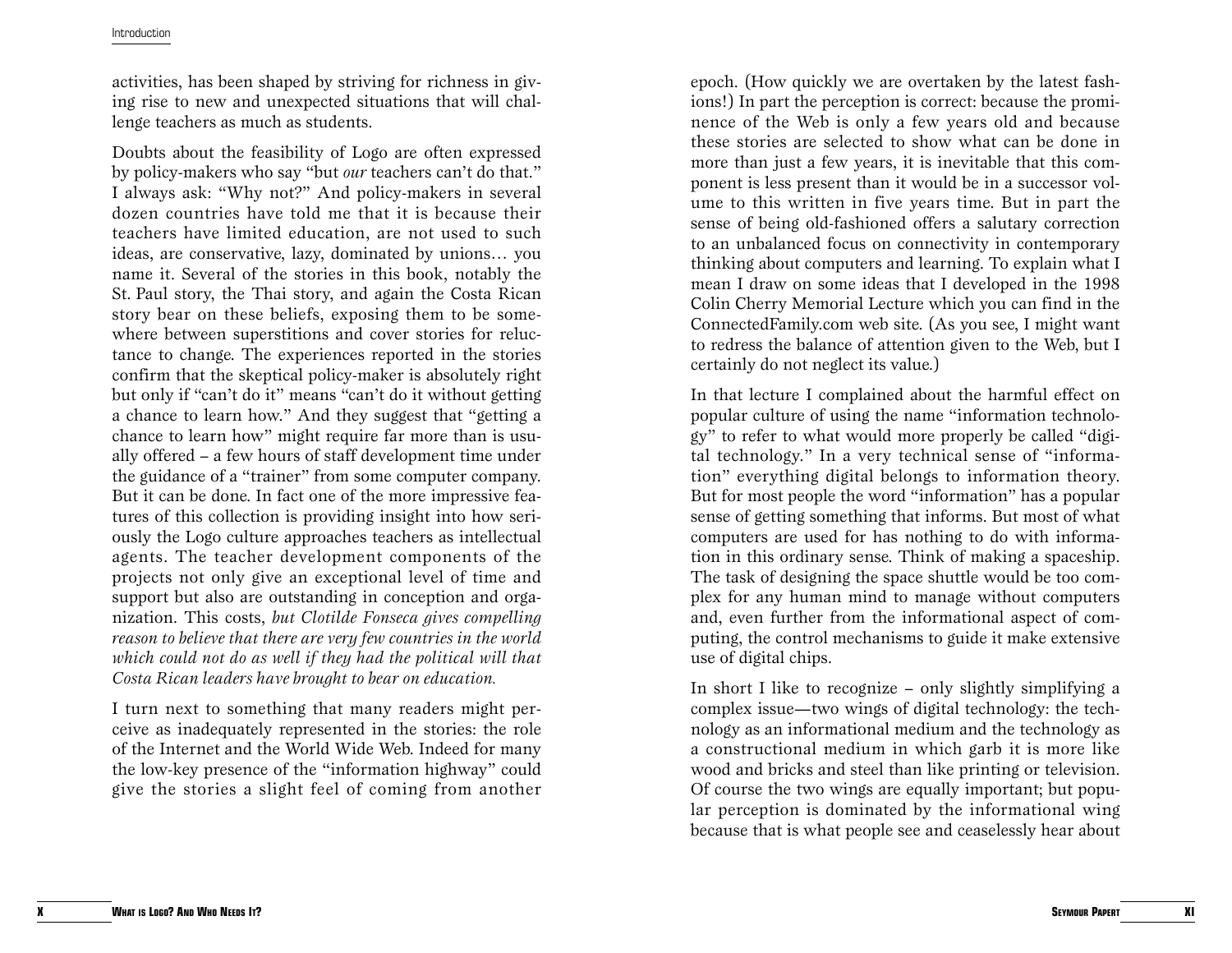and that is what refects the predominant role of informational media in their lives.

Now let me turn to education to recognize that this onesidedness in perception of the technology has produced a deep distortion of how people think about its contribution to education. This has happened because education itself has two wings which also could be called "informational" and "constructional." Part of learning is getting information which might come from reading a book or listening to a teacher or by visiting sites on the Web. But that is only one part of education. The other part is about doing things, making things, constructing things. However here too there is an imbalance: in large part because of the absence of suitable technologies, the constructional side of learning has lagged in schools, taking a poor second place to the dominant informational side.

In my view, a key to the current trends of discussion about technology and education is an ironic fact about the imbalance between informational and constructional. Whereas the most qualitatively original contribution digital technology could make to education lies in redressing the imbalance, in fact the imbalance is increased by popular perception that so strongly favors the informational sides both of schools and of computers. Educational reform is being seriously held back by this match between an unrecognized dichotomy in digital technology and a generally unrecognized dichotomy in the education system. As a result, although there is a great deal of talk about putting more control in the hands of the students and replacing teaching by facilitating, in fact the image of computers in school becomes one of supporting the traditional role of teaching.

To bring this discussion back to the Logo culture's view of the teacher, I want to register my horror when I hear talk about how the Web will allow every student to be taught by the "best teacher" in the world. Nothing could be further from our view in which the best teacher in the world

is one who has a close and empathic relationship with students. The primary way that digital technology will help is to provide more opportunity for wonderful teachers to work with wonderful students on projects where they will jointly exercise wonderfully powerful ideas. This view does not in any way put down the value of the Internet. Quite the contrary, it leads to a greater recognition of its power. The true power of both sides – the constructional and the informational sides — of the digital technology comes out when the two are put together. The Web has been criticized – in my view quite rightly – for encouraging the superficial "grasshopper mentality" seen in a lot of surfing. The right response to the criticism is neither to justify nor to ban surfing, but to make it more purposeful by integrating the use of the Internet into constructionist project work. For students engaged in projects, the Web is a highly focused tool for finding relevant material, relevant ideas and even collaborators.

Reference to the very powerful idea of powerful idea brings me back to my promise to add a second extension to the principle of learning by doing. Yes doing is a good way to learn. And it is made better by talking and thinking. But we learn best of all by the special kind of doing that consists of constructing something outside of ourselves: a child building a tower, writing a story, constructing a working robotic device or making a video game are all examples of constructing and the list goes on indefinitely. All these activities have several features in common. They are subject to the test of reality; if they don't work they are a challenge to understand why and to overcome the obstacles. They can be shown, shared and discussed with other people. But what causes some of them to be specially valued in the Logo culture is their contact with powerful ideas that enables them to serve as transitional objects for the personal appropriation of the ideas.

In this respect, it is Horacio Reggini's contribution to this book that stands out although others are not far behind. Let me tell an oversimplified historical story to make a

**XII**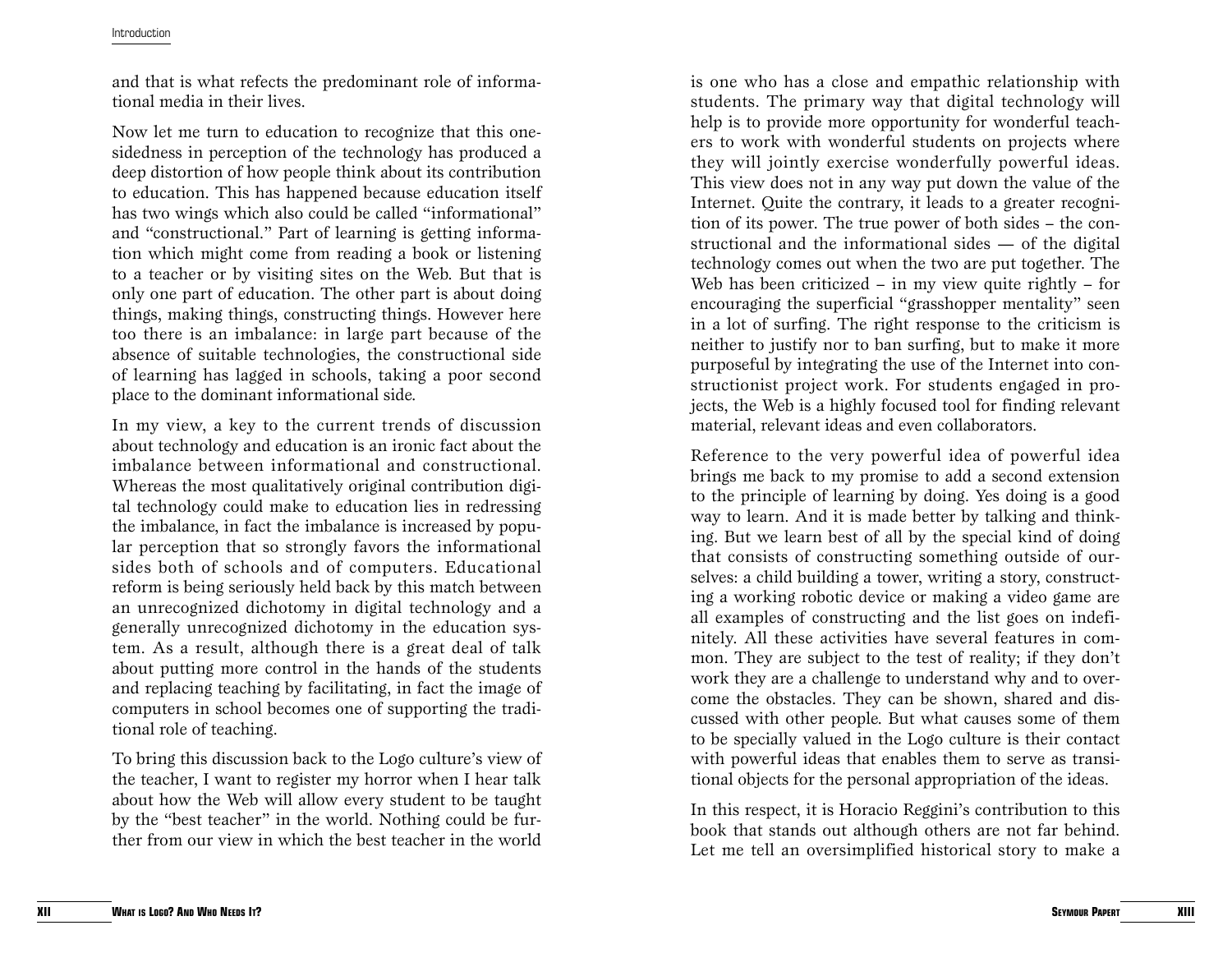point and introduce two epistemological words. The story is about geometry which began, as the name implies, as the art of measuring the earth. But at the beginning, it was a flat two-dimensional earth, no doubt part of the commerce and management of fields. Geometry became immensely more powerful when it took off into three dimension space. Pyramids could be built and the movements of the stars used for navigating the seas. The effort and interest of such feats of the mind deepened thinking so much that Euclid could bring geometry back to the plane in the spectacular construction of his system of axioms and proofs. But here is a paradox of our educational system: we want children to learn at least some of Euclid but deny them the opportunity to develop the wings of the mind that led geometry to its power. Why would anyone do such a foolish thing?

I think that the answer is really quite obvious: *The culprit is the influence of technology.* 

To people who think that "technology" means stuff like computers and airplanes, this will appear absurd. The relevant aspects of the school geometry curriculum were established long before any of those existed. But pencil and paper, and chalk and slate and even sticks to draw in the sand are also technology. As Alan Kay is fond of remarking, most people just don't call it technology if it existed before they were born. But its harmful results can be just as real. It was that old technology that pulled geometry down to earth, for it is essentially a technology for drawing static figures on flat surfaces. Thereby it contributed to disempowering geometry by taking away its most powerful uses and its most powerful intellectual connections not only with the stars but with the way machines work and flowers and earthquakes and with other powerful ideas. I see Reggini's wonderful uses of 3D Logo turtles as a valiant attempt to re-empower the disempowered ideas of geometry. Not the only one: another way in which the technology of the pencil disempowers geometry is by confining it to static drawings. Much of

my own current work consists of extending earlier ideas about using turtles to re-empower geometric ideas by breaking the static barrier.

Before making my final point let me review some of the features of the Logo culture that I have mentioned in relation to the chapters of this book.

- The Logo programming language is far from all there is to it and in principle we could imagine using a different language, but programming itself is a key element of this culture.
- So is the assumption that children can program at very young ages.
- And the assumption that children can program implies something much larger: in this culture we believe (correction: *we know*) that children of all ages and from all social backgrounds can do much more than they are believed capable of doing. Just give them the tools and the opportunity.
- Opportunity means more than just "access" to computers. It means an intellectual culture in which individual projects are encouraged and contact with powerful ideas is facilitated.
- Doing that means teachers have a harder job. But we believe that it is a far more interesting and creative job and we have confidence that most teachers will prefer "creative" to "easy."
- But for teachers to do this job they need the opportunity to learn. This requires time and intellectual support.
- Just as we have confidence that children can do more than people expect from them we have equal confidence in teachers.
- We believe in a constructivist approach to learning.
- But more than that, we have an elaborated constructionist approach not only to learning but to life.
- We believe that there is such a thing as becoming a good learner and therefore that teachers should do a lot of

**XIV**